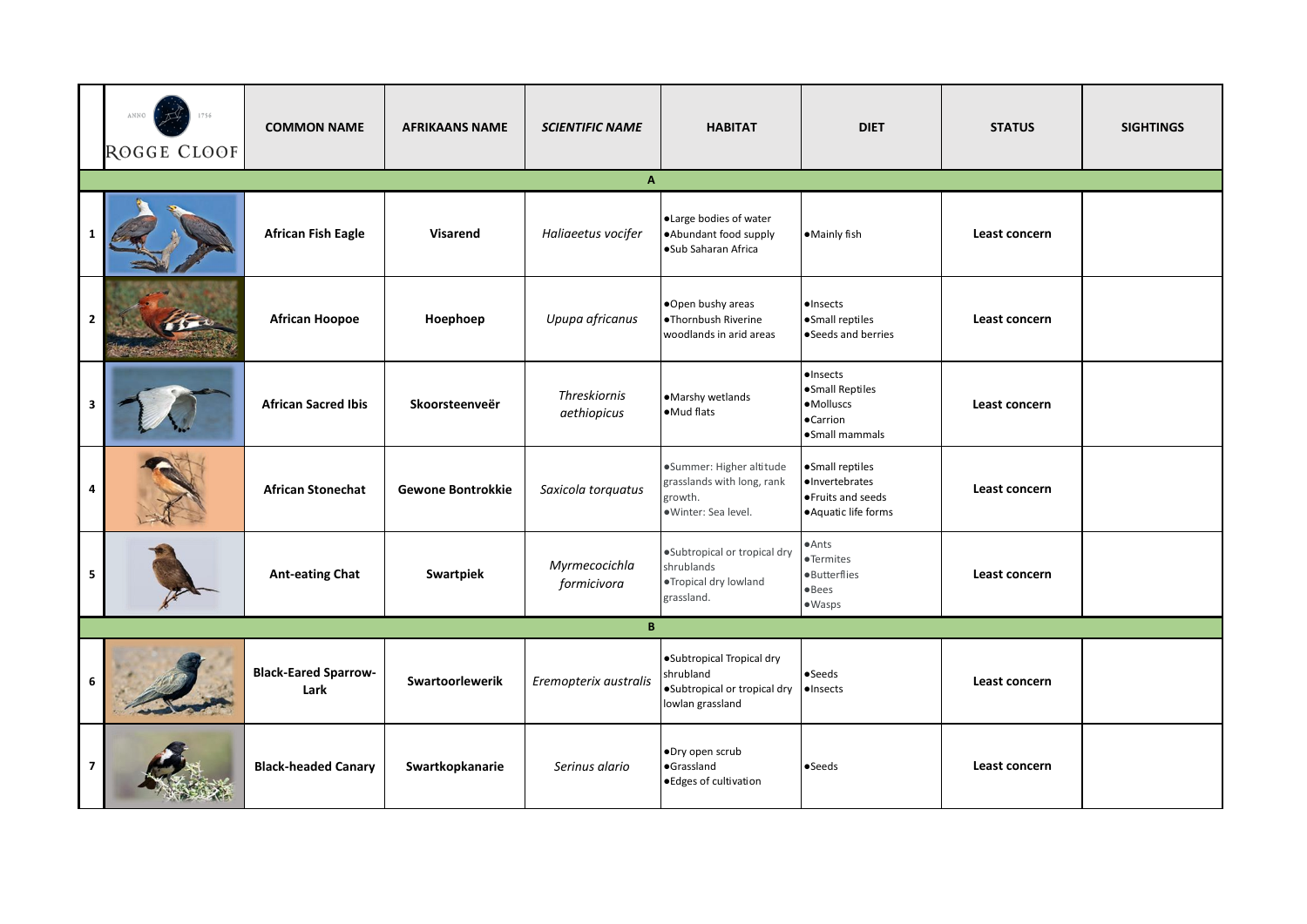| 8          |   | <b>Blacksmith Lapwing</b> | <b>Bontkiewiet</b>       | Vanellus armatus          | ·Short open grassland with<br>water<br>·Mudflats around dams<br>·Open gardens, rivers, lakes<br>and estuaries | ·Insects and worms<br>. Nymphs and larvae<br>·Molluscs and crustaceans<br>·Plant material | Least concern |  |  |  |  |
|------------|---|---------------------------|--------------------------|---------------------------|---------------------------------------------------------------------------------------------------------------|-------------------------------------------------------------------------------------------|---------------|--|--|--|--|
| 9          |   | <b>Blue Waxbill</b>       | <b>Gewone Blousysie</b>  | Uraeginthus<br>angolensis | ·Dry woodland<br>·Savanna<br>·Gardens                                                                         | ·Grass seeds<br>•Termite<br>·Small insects<br><b>•Fruits</b>                              | Least concern |  |  |  |  |
| 10         |   | <b>Bokmakierie</b>        | <b>Bokmakierie</b>       | Telophorus zeylonus       | ·Open habitats<br>·Highveld koppies<br>·Karoo and Fynbos<br>·Semi-desert scrub<br>· Vinyards                  | ·Snails and insects<br>$\bullet$ Birds<br>·Amphibians<br>·Small reptiles<br>●Fruit        | Least concern |  |  |  |  |
|            | c |                           |                          |                           |                                                                                                               |                                                                                           |               |  |  |  |  |
| ${\bf 11}$ |   | <b>Cape Bunting</b>       | Rooivlerkstreepkoppie    | Emberiza capensis         | .Rocky slopes<br>·Dry weedy scrub<br>.Nest is built low in a shrub                                            | •Seeds<br>$\bullet$ Insects<br>·Spiders                                                   | Least concern |  |  |  |  |
| ${\bf 12}$ |   | <b>Cape Clapper Lark</b>  | Kaapse Klappertjie       | Mirafra apiata            | ·Open grassland<br>·Savannah<br>$\bullet$ Karoo<br>·Fynbos<br>·Fallow agricultural land.                      | •Seeds<br>$\bullet$ Insects                                                               | Least concern |  |  |  |  |
| 13         |   | Cape Eagle-Owl            | <b>Kaapse Ooruil</b>     | <b>Bubo capensis</b>      | .Common resident of rocky<br>mountainous terrain<br>·Sea level to 3000m                                       | ·Reptile<br><b>•Frogs</b><br>·Scorpions<br>$\bullet$ Crabs<br>•Mole rats                  | Least concern |  |  |  |  |
| 14         |   | <b>Cape Rock Thrush</b>   | <b>Kaapse Kliplyster</b> | Monticola rupestris       | ·Grassland<br>·Fynbos<br>•Semi-arid country                                                                   | ·Insects<br>·Small mammals<br><b>•Berries</b>                                             | Least concern |  |  |  |  |
| 15         |   | <b>Cape Sparrow</b>       | <b>Gewone Mossie</b>     | Passer melanrus           | •Semi-arid savannah<br>·Cultivated areas<br>·Towns                                                            | $\bullet$ Seeds<br>·Soft plant parts<br>·Insects                                          | Least concern |  |  |  |  |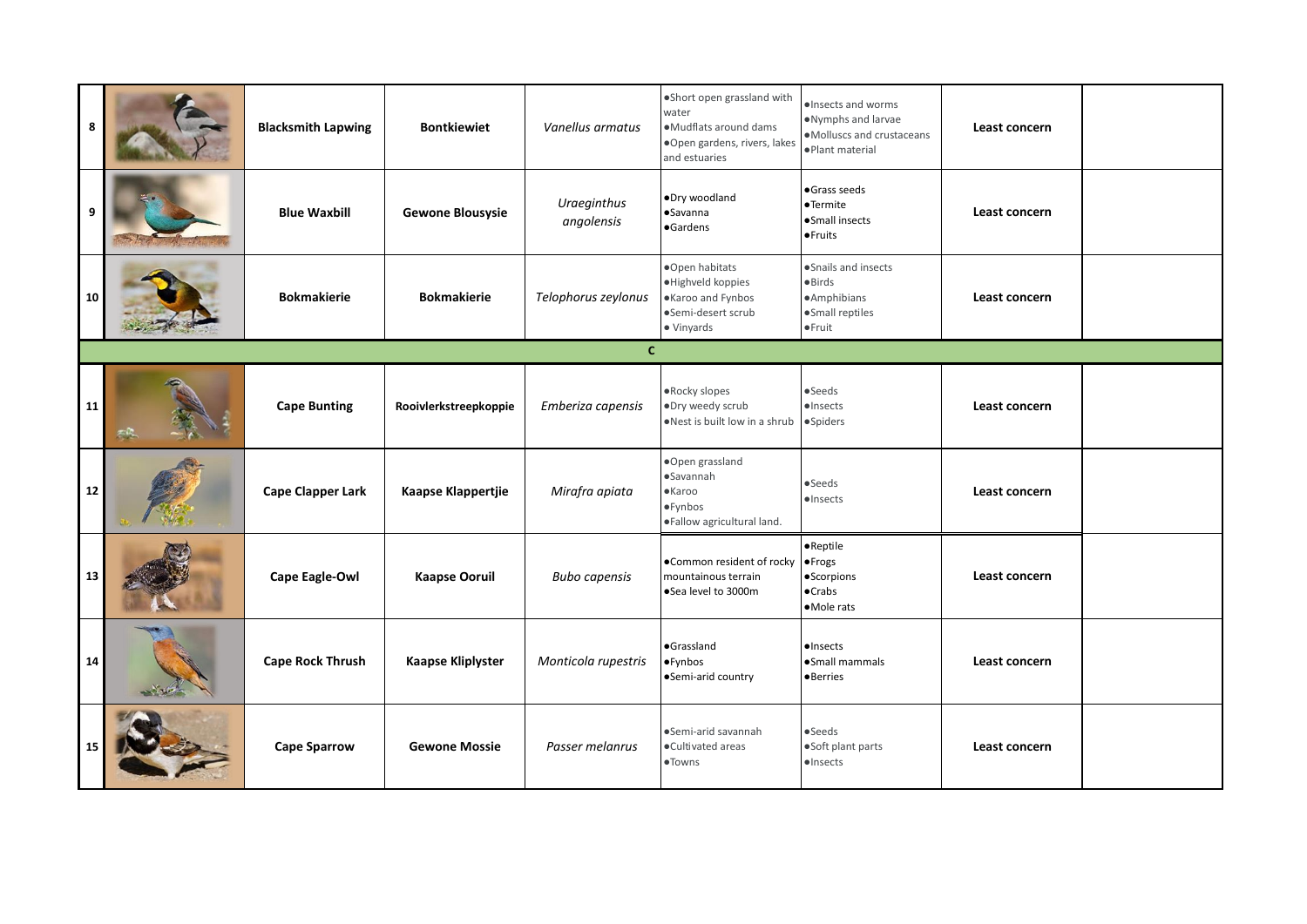| 16 | <b>Cape Spurfowl</b>    | <b>Kaapse Fisant</b>     | Pternistis capensis   | ·Scrubby areas(water)<br>·Fynbos scrub<br>. Bushes of the Karoo<br>·Gardens<br>·Farmlands.       | $•$ Fruit<br>·Plant matter<br>·Invertebrates<br>·Bulbs, corms, seeds, grain,<br>insects                           | Least concern |  |
|----|-------------------------|--------------------------|-----------------------|--------------------------------------------------------------------------------------------------|-------------------------------------------------------------------------------------------------------------------|---------------|--|
| 17 | <b>Cape Turtle Dove</b> | <b>Gewone Tortelduif</b> | Streptopelia capicola | ·All habitat types<br>Tree areas<br>Gardens and parks<br>·Farmyards                              | •Seeds<br>●Fruit<br>$\bullet$ Nectar<br>·Leaves<br>·Invertebrates                                                 | Least concern |  |
| 18 | <b>Cape Vulture</b>     | Kransaasvoël             | Gyps coprotheres      | ·Deserts<br>·Savannas<br>·Grasslands<br>•Near water sources                                      | . Nothing smaller than<br>antelope<br>•Carion or dying animals                                                    | Vulnerable    |  |
| 19 | <b>Cape Wagtail</b>     | <b>Gewone Kwikkie</b>    | Motacilla capensis    | .Near freshwater or coastal<br>lagoons<br>·City parks and gardens                                | $\bullet$ Insects<br>•Fiddler crabs<br>·Sandhoppers and ticks<br>·Snails<br>.Tadpoles and small fish              | Least concern |  |
| 20 | <b>Cape Weaver</b>      | <b>Kaapse Wewer</b>      | Ploceus capensis      | ·Grassland<br>·Lowland fynbos<br>●Coastal thicket<br>·Farmland<br>●Permanent water and<br>trees. | . Animal and plant matter<br>·Seeds fruit and nectar<br>•Gleaning food from bark<br>. Hawking insects in the air. | Least concern |  |
| 21 | <b>Capped Wheatear</b>  | Hoëveldskaapwagter       | Oenanthe pileata      | ·Short grassland<br><b>.</b> Termite mounds and few<br>bushes in area                            | $\bullet$ Insects<br>$\bullet$ Ants<br>•Termites<br>$•$ Fruit<br>$\bullet$ Seeds                                  | Least concern |  |
| 22 | <b>Common Buzzard</b>   | Bruinjakkelsvoël         | Buteo buteo           | <b>OShrubland</b><br>●Rock and mountian areas.                                                   | <b>O</b> Insects<br><b>ORodents</b><br><b>•</b> Reptiles<br>●Smaller birds                                        | Least concern |  |
| 23 | <b>Crowned Lapwing</b>  | Kroonkiewiet             | Vanellus coronatus    | ·Short, dry grassland<br>·Dry season visitors in high<br>rainfall areas.                         | ·Insects<br>• Ants and termites                                                                                   | Least concern |  |
|    |                         |                          | E.                    |                                                                                                  |                                                                                                                   |               |  |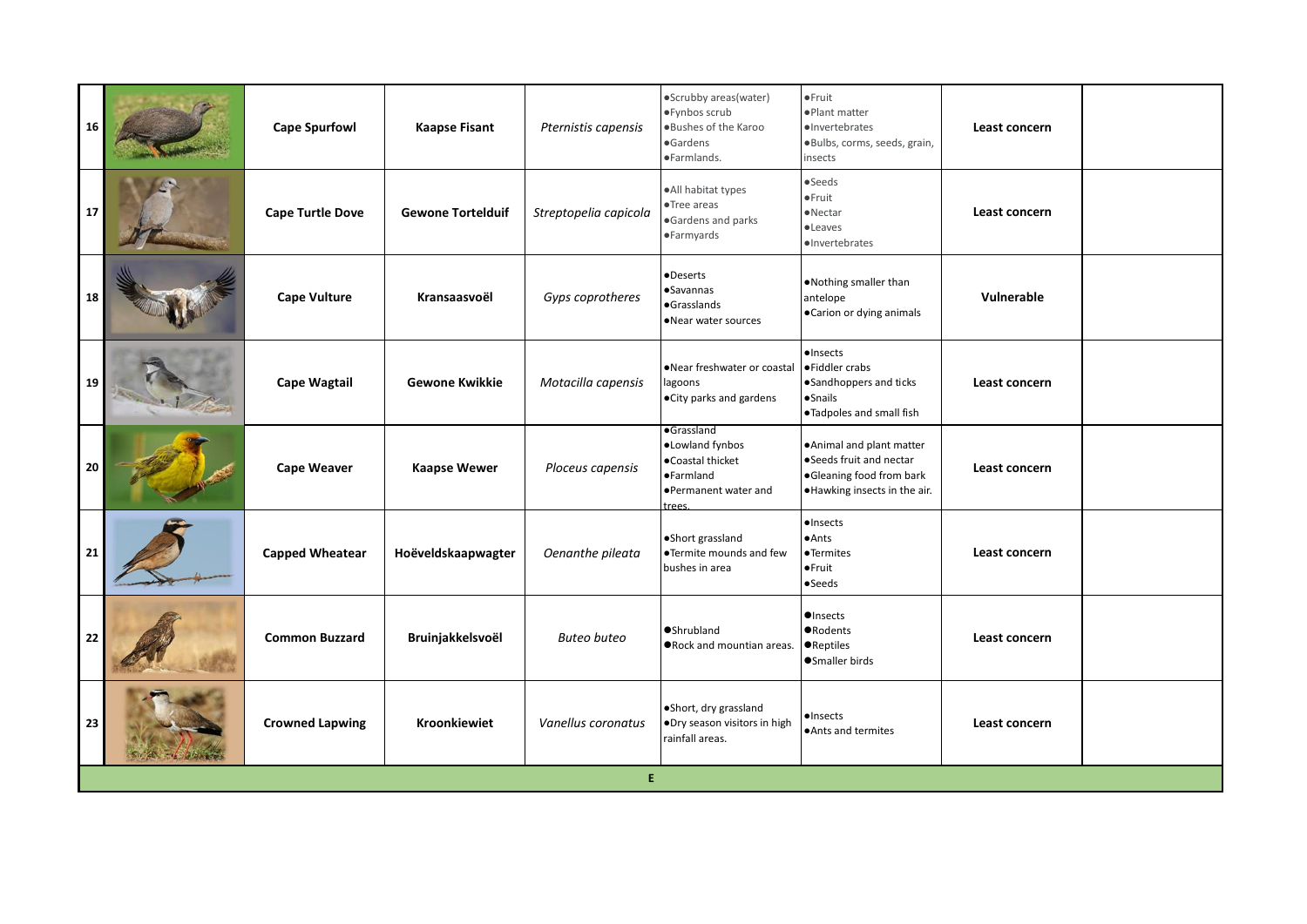| 24 | <b>Egyptian Goose</b>     | <b>Kolgans</b>           | Alopochen aegyptiaca    | .Plenty of water<br>•Some dry spots<br>·Inland regions.                                         | $\bullet$ Seeds<br>·Leaves and grasses<br>·Plant stems<br>. Locusts and worms<br>·Small animals                      | Least concern |  |
|----|---------------------------|--------------------------|-------------------------|-------------------------------------------------------------------------------------------------|----------------------------------------------------------------------------------------------------------------------|---------------|--|
| 25 | <b>European Bee-eater</b> | <b>Europese Byvreter</b> | Merops apiaster         | •River valleys<br>·Pastures<br>•Cultivated areas<br>•Semi-desert riverbanks                     | $\bullet$ Bees<br>$• W$ asps<br>·Hornets                                                                             | Least concern |  |
| 26 | <b>European Roller</b>    | <b>Europese Troupant</b> | Coracias garrulus       | Open wooded areas<br>ODry Acacia savanna                                                        | $\bullet$ Insects<br>●Small reptiles<br>Small rodents                                                                | Least concern |  |
|    |                           |                          | F                       |                                                                                                 |                                                                                                                      |               |  |
| 27 | <b>Fairy Flycatcher</b>   | Feevlieëvanger           | Stenostira scita        | ·Dry shrubby areas<br>● Fynbos and succulent<br>Karoo<br>.Dry valley & Thorn thickets           | ·Insects<br>·Flies<br>·Small beetles<br>·Wasps and bees<br>·Ants and spiders                                         | Least concern |  |
| 28 | <b>Fiscal Flycatcher</b>  | Fiskaalvlieëvanger       | Melaenornis silens      | ·Woodland<br>·Thickets<br>$•$ Scrubs<br>·Gardens<br>·Plantations                                | ·Insects taken in flight                                                                                             | Least concern |  |
|    |                           |                          | G                       |                                                                                                 |                                                                                                                      |               |  |
| 29 | Gabar Goshawk             | Kleinsingvalk            | <b>Micronisus Gabar</b> | •Savanna<br>•Open woodlands                                                                     | • Small birds<br>• Reptiles<br>• Rodents<br>· Insects                                                                | Least concern |  |
| 30 | <b>Grey Heron</b>         | <b>Bloureier</b>         | Ardea cinerea           | ·Shallow fresh, brackish or<br>salt water<br>.Open areas Trees for<br>nesting<br>•Near rivers   | ·Fish, amphibians and<br>crustaceans, aquatic<br>invertebrates mollusks<br>·Snakes, small birds and<br>rodent plants | Least concern |  |
| 31 | <b>Grey Tit</b>           | Piet-tjou-tjougrysmees   | Melaniparus afer        | ·Subtropical or tropical<br>dry shrubland<br>.Dry scrubby or bushy<br>patches and fynbos(Karoo) | ·Small invertebrates                                                                                                 | Least concern |  |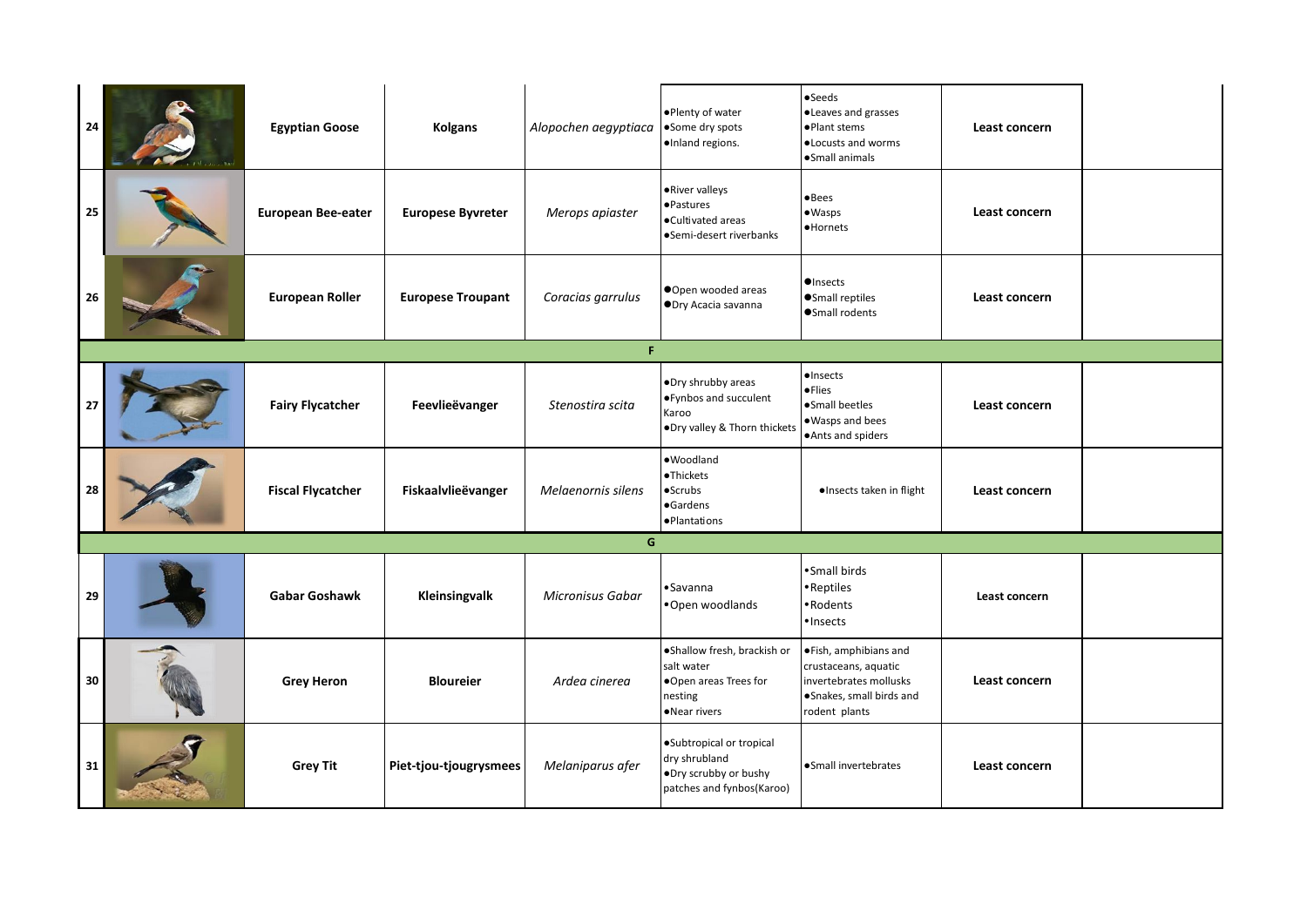| 32 |     | <b>Grey-winged Francolin</b> | <b>Bergpatrys</b>       | Scleroptila afra                              | ·Karoo scrub<br>•Renosterbos<br>·Strandveld                                                              | . Bulbs and corms of small<br>sedges<br>·Supplements diet with<br>invertebrates               | Least concern |  |  |  |  |  |
|----|-----|------------------------------|-------------------------|-----------------------------------------------|----------------------------------------------------------------------------------------------------------|-----------------------------------------------------------------------------------------------|---------------|--|--|--|--|--|
|    | H   |                              |                         |                                               |                                                                                                          |                                                                                               |               |  |  |  |  |  |
| 33 |     | <b>Hadeda Ibis</b>           | Hadeda                  | Bostrychia hagedash                           | ·Open grasslands<br>·Savannahs<br>·Wooded streams<br>·Marshes and river courses.                         | ·Insects and spider<br>·Millipedes<br><b>•Earthworms</b><br>·Parktown prawn<br>·Small lizards | Least concern |  |  |  |  |  |
| 34 | - 2 | <b>Helmeted Guineafowl</b>   | <b>Gewone Tarentaal</b> | Numida meleagris                              | •Semi-open habitats<br><b>•Savannah</b><br>•Semi-desert                                                  | ·Insects<br>·Arachnids<br>•Seeds<br>·Slugs<br>• <sub>W</sub> orms                             | Least concern |  |  |  |  |  |
| 35 |     | <b>House Crow</b>            | Huiskraai               | Corvus splendens                              | ·Urban habitats<br>. Towns and cities<br><b>•</b> Farmlands<br>•Forest edge<br>.Sea ports and shorelines | $\bullet$ Refuse<br>·Small reptiles and<br>mammals<br>$\bullet$ Insects<br>·Grain and fruits. | Least concern |  |  |  |  |  |
|    |     |                              |                         |                                               |                                                                                                          |                                                                                               |               |  |  |  |  |  |
| 36 |     | <b>Jackal Buzzard</b>        | Rooiborsjakkalsvoël     | <b>Buteo rufofuscus</b>                       | •Mountainous environment •Smaller mammals<br>•Semi-desert<br>●Fynbos or Karoo<br>vegetation.             | ● Frogs and reptiles<br>$\bullet$ Insects<br>●Carcasses and road kill                         | Least concern |  |  |  |  |  |
|    |     |                              |                         | J.                                            |                                                                                                          |                                                                                               |               |  |  |  |  |  |
| 37 |     | <b>Karoo Chat</b>            | Karoospekvreter         | Emarginata schlegelii  Karoo and desert scrub |                                                                                                          | ·Insects                                                                                      | Least concern |  |  |  |  |  |
| 38 |     | Karoo Korhaan                | Vaalkorhaan             | Eupodotis vigorsii                            | <b>•</b> Karoo<br>·Arid scrubland<br>•Denser scrubland                                                   | ·Omnivorous<br>·Plant material<br>· Flowers and fruit<br>·Leaves and corms                    | Least concern |  |  |  |  |  |
| 39 |     | Karoo Lark                   | <b>Karoolewerik</b>     | Calendulauda<br>albescens                     | . Subtropical or tropical dry<br>shrubland                                                               | ·Invertebrates<br>·Grass seeds                                                                | Least concern |  |  |  |  |  |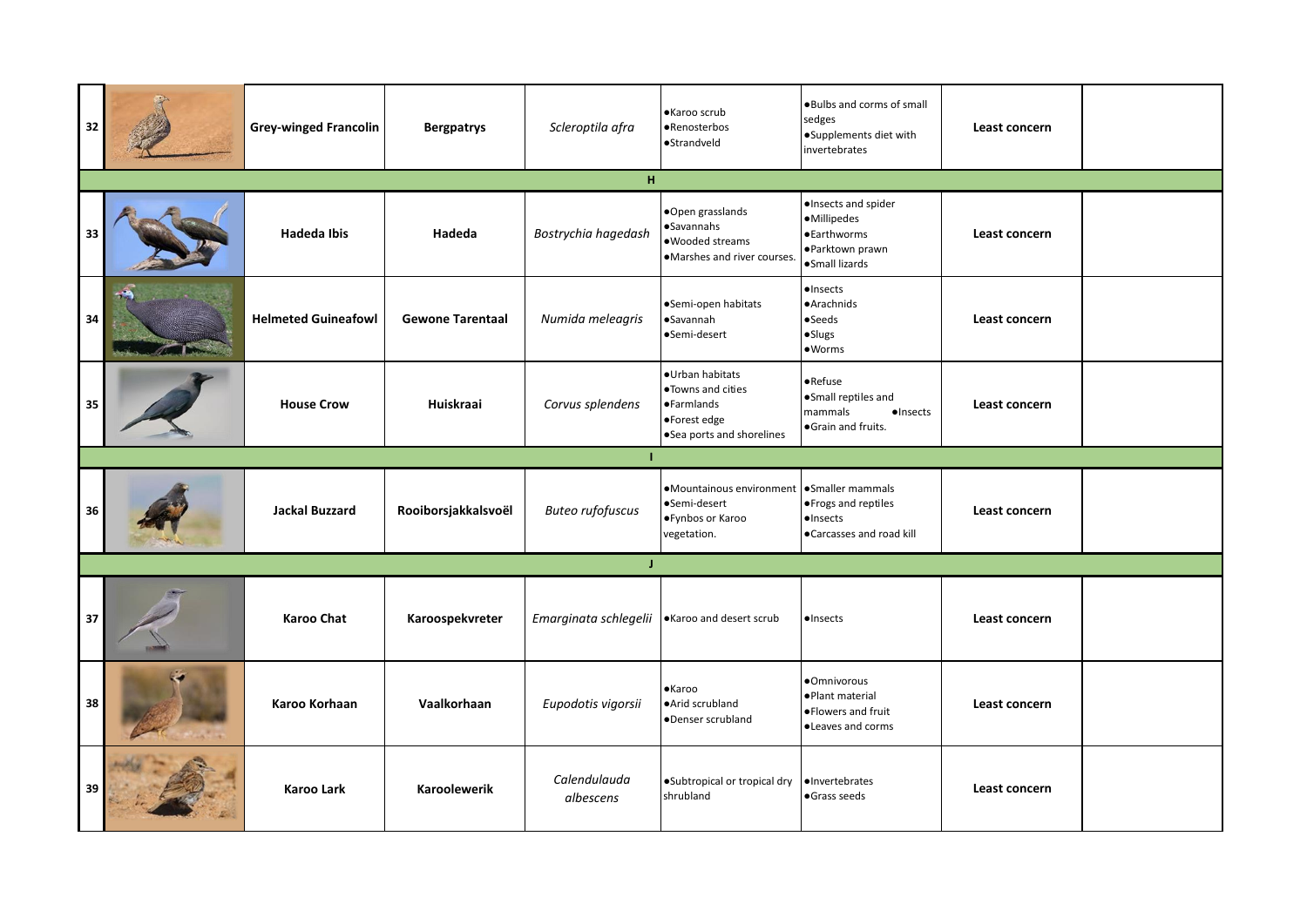| 40 | <b>Karoo Prinia</b>      | Karoolangstertjie    | Prinia maculosa            | ·Karoo scrub<br>·Fynbos<br>·Bracken covered slopes in<br>semi-desert and mountains                   | ·Small invertebrates                                                                                        | Least concern          |  |
|----|--------------------------|----------------------|----------------------------|------------------------------------------------------------------------------------------------------|-------------------------------------------------------------------------------------------------------------|------------------------|--|
| 41 | <b>Karoo Scrub Robin</b> | Slangverklikker      | Cercotrichas<br>coryphoeus | ·Dry shrubland<br>·Mediterranean-type<br>shrubby vegetation                                          | .Worker ants<br><b>•Beetles</b><br><b>•Termites</b><br>$\bullet$ Moths<br>·Small grasshoppers               | Least concern          |  |
| 42 | <b>Karoo Thrush</b>      | Geelbeklyster        | Turdus smithi              | ·Scrublands and grassland<br>·Dense vegetation<br>·Common garden bird                                | ·Insects<br>·Worms<br>·Small vertabrates<br><b>•Fruits</b>                                                  | Least concern          |  |
| 43 | Kori-Bustard             | Gompou               | Ardeotis kori              | ·Wide, open grasslands<br>·Lightly wooded savanna<br>• Areas with short grass and<br>a nice scenery. | ·Omnivore<br>. Berries and animals<br>·Lizards and snakes<br>$\bullet$ Insects<br>.Gum from the Acacia tree | <b>Near Threatened</b> |  |
|    |                          |                      | L                          |                                                                                                      |                                                                                                             |                        |  |
| 44 | Large-billed Lark        | <b>Dikbeklewerik</b> | Galerida magnirostris      | ·Fynbos<br>·Karoo scrub<br>·Mountain grassland                                                       | $\bullet$ Seeds                                                                                             | Least concern          |  |
|    |                          |                      |                            | . Cultivated and fallow<br>agricultural land                                                         | $\bullet$ Insects                                                                                           |                        |  |
| 45 | <b>Ludwig's Bustard</b>  | Ludwigpou            | Neotis ludwigii            | ·Semi-arid grasslands.<br>·Moves with rainfall                                                       | ·Large insects<br>·Flowers<br>$\bullet$ Seeds                                                               | Endangered             |  |
|    |                          |                      | M                          |                                                                                                      |                                                                                                             |                        |  |
| 46 | <b>Malachite Sunbird</b> | Jangroentjie         | Nectarinia famosa          | ·Hilly Fynbos<br>•Coastal scrub<br>·Cool montane                                                     | ·Nectar<br>·Insects                                                                                         | Least concern          |  |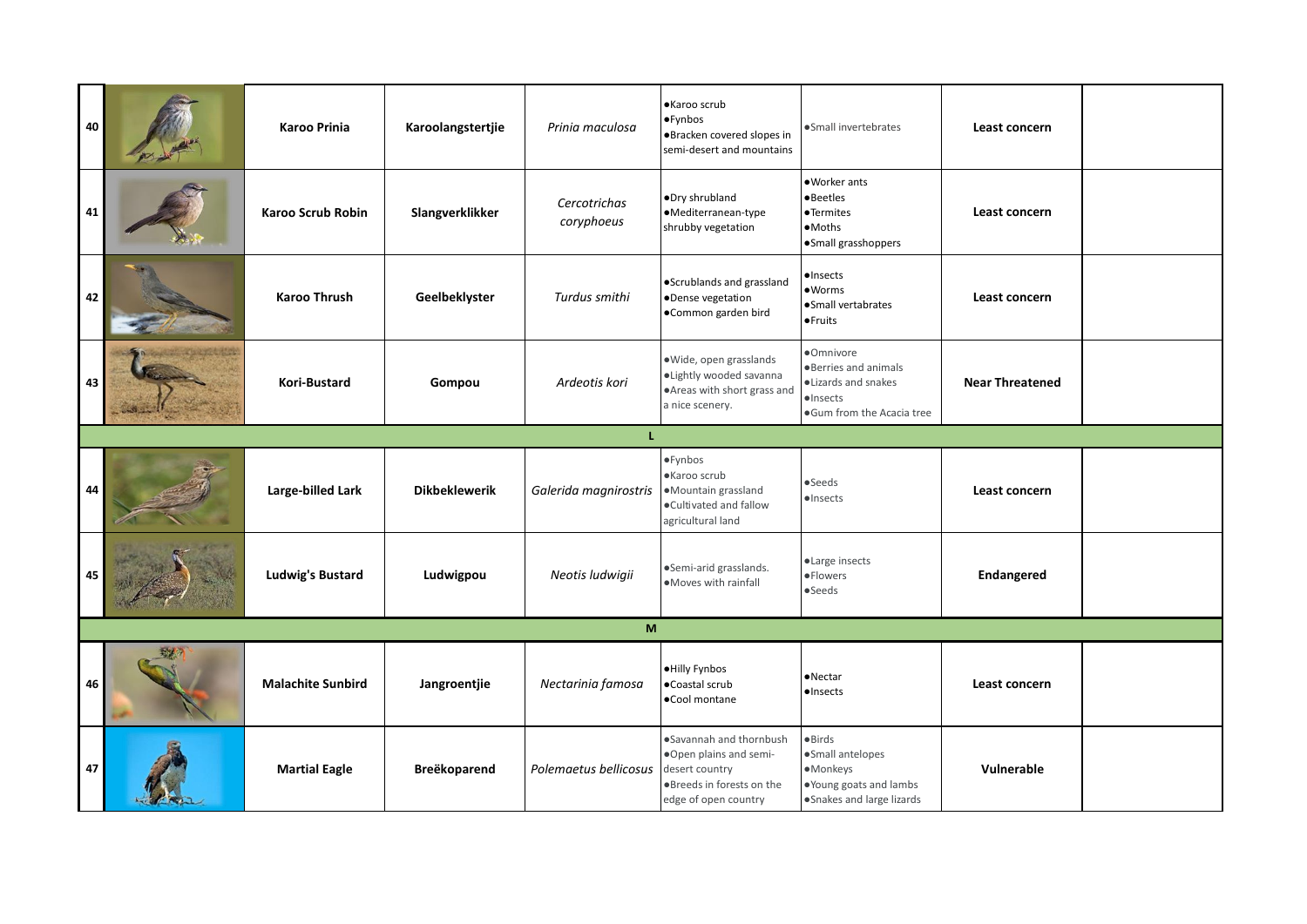| 48 |          | <b>Mountain Wheatear</b>     | <b>Bergwagter</b>    | Oenanthe monticola     | ·Woodlands<br>·Wetland<br>·Bushveld                                                                                   | $\bullet$ Insects<br><b>•Berries</b>                                                                        | Least concern |  |  |  |  |  |
|----|----------|------------------------------|----------------------|------------------------|-----------------------------------------------------------------------------------------------------------------------|-------------------------------------------------------------------------------------------------------------|---------------|--|--|--|--|--|
|    | N        |                              |                      |                        |                                                                                                                       |                                                                                                             |               |  |  |  |  |  |
| 49 |          | Namaqua Dove                 | Namakwaduifie        | Oena capensis          | ·Dry bushveld, arid scrub<br>.Near desert with acacia<br>and bushes, riverine bush<br>Gardens and Cultivated<br>areas | ·Minute seeds (grasses,<br>sedges and weeds)                                                                | Least concern |  |  |  |  |  |
| 50 |          | Namaqua Sandgrouse           | Kelkiewyn            | Pterocles namaqua      | .Rough vegetation<br>·Tussock-type grasses<br>·Deserts(arid areas)                                                    | $\bullet$ Seeds<br>·Gravel<br>$\bullet$ Water                                                               | Least concern |  |  |  |  |  |
|    | <b>P</b> |                              |                      |                        |                                                                                                                       |                                                                                                             |               |  |  |  |  |  |
| 51 |          | <b>Pale Chanting Goshawk</b> | <b>Bleeksingvalk</b> | Melierax canorus       | ·Large range of the drier<br>regions<br>·Dry semi-desert areas<br>.Open ground and<br>appropriate perches             | .Wide variety of prey<br>·Small mammals and<br>carrion<br>$\bullet$ Lizards<br>·Large insects               | Least concern |  |  |  |  |  |
| 52 |          | <b>Perigrine Falcon</b>      | <b>Swerfvalk</b>     | Falco peregrinus       | ·Shore birds<br>$\bullet$ Duck<br>·Pigeons<br>●Fish<br>•Rodents                                                       | . Anywhere from Tundra to<br>deserts<br>·Thrive near coast<br>·Wide open space                              | Least concern |  |  |  |  |  |
| 53 |          | <b>Pied Avocet</b>           | <b>Bontelsie</b>     | Recurvirostra avosetta | <b>•Lakes</b><br>·Lagoons<br>·Salt-pans<br><b>•</b> Estuaries                                                         | • Aquatic invertebrates<br>$\bullet$ Insects<br>• <sub>W</sub> orms<br>·Molluscs<br>. Fish and plant matter | Least concern |  |  |  |  |  |
| 54 |          | <b>Pied Crow</b>             | Witborskraai         | Corvus albus           | ·Mountainous habitats<br>·Urban areas                                                                                 | ·Omnivorous<br>·Invertebrates<br>·Small vertebrates                                                         | Least concern |  |  |  |  |  |
| 55 |          | <b>Pied Starling</b>         | Witgatspreeu         | Lamprotornis bicolor   | ·Open habitats<br>·Grassland<br>·Karoo scrub<br>·Thornbush<br>·Agricultural land                                      | ·Omnivore<br>·Seeds and berries<br>·Insects(ants and termites)<br>·Human food discards.                     | Least concern |  |  |  |  |  |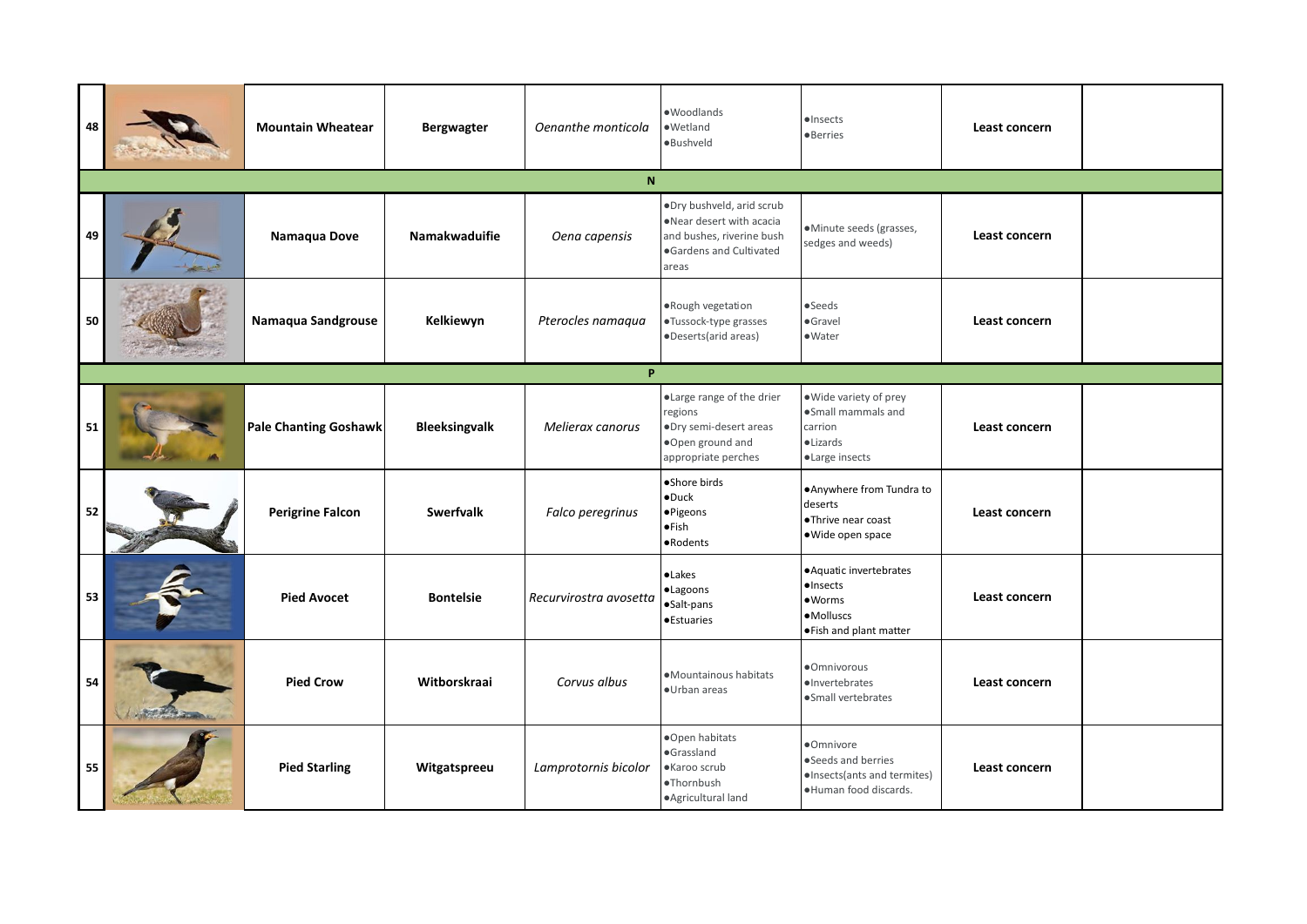| 56 | <b>Pririt Batis</b>                   | Priritbosbontrokkie | <b>Batis pririt</b>         | .Dry broad-leaf woodland<br>·Thorn scrub                                                          | ·Insects<br>·Large lepidopterans                                                    | Least concern          |  |
|----|---------------------------------------|---------------------|-----------------------------|---------------------------------------------------------------------------------------------------|-------------------------------------------------------------------------------------|------------------------|--|
|    | <b>Pygmy Falcon</b>                   | <b>Dwergvalk</b>    | Polihierax<br>semitorquatus | ·Arid regions<br>·Sparse ground cover<br>• Scattered large trees                                  | ·Large insects<br>·Small lizards<br>·Rodents Birds                                  | Least concern          |  |
|    |                                       |                     | $\mathbf R$                 |                                                                                                   |                                                                                     |                        |  |
| 58 | <b>Red-billed Teal</b>                | Rooibekeend         | Anas erythrorhyncha         | •Permanent or temporary<br>open water<br>·Very small pools(emergent<br>vegetation: reeds, rushes) | ·Omnivorous<br>· Agricultural grain<br>·Rhizomes<br>·Grasses, roots and sedges      | Least concern          |  |
| 59 | <b>Red-capped Lark</b>                | Rooikoplewerik      | Calandrella cinerea         | ·Short grassland<br>· Fallow agricultural areas.                                                  | •Seeds<br>$\bullet$ Insect                                                          | Least concern          |  |
| 60 | <b>Red-knobbed Coot</b>               | <b>Bleshoender</b>  | Fulica cristata             | ·Freshwater bodies<br>.Absent from arid areas                                                     | ·Stems and roots of aquatic<br>plants<br>·Seeds and grain<br>·Aquatic invertebrates | Least concern          |  |
| 61 | <b>Rock Kestrel</b>                   | <b>Kransvalk</b>    | Falco rupicolus             | .Open semi-arid and arid<br>environments<br>·Grassland, Karoo and<br>desert<br>•Cliff areas       | ·Primarily invertebrates<br>. Rodents, reptiles and birds                           | Least concern          |  |
| 62 | <b>Rufous-cheecked</b><br>Nightjar    | Rooiwangnaguil      | Caprimulgus rufigena        | •Migratory species<br>·Arid savanna and scrub                                                     | ·Invertebrates                                                                      | Least concern          |  |
| 63 | <b>Rufous breasted</b><br>sparrowhawk | Rooiborssperwer     | Accipiter rufiventris       | ●Open grassland<br><b>•</b> Fynbos                                                                | <b>OBirds</b><br><b>•</b> Reptiles<br><b>ORodents</b>                               | <b>Not threathened</b> |  |
|    |                                       |                     | $\mathsf{s}$                |                                                                                                   |                                                                                     |                        |  |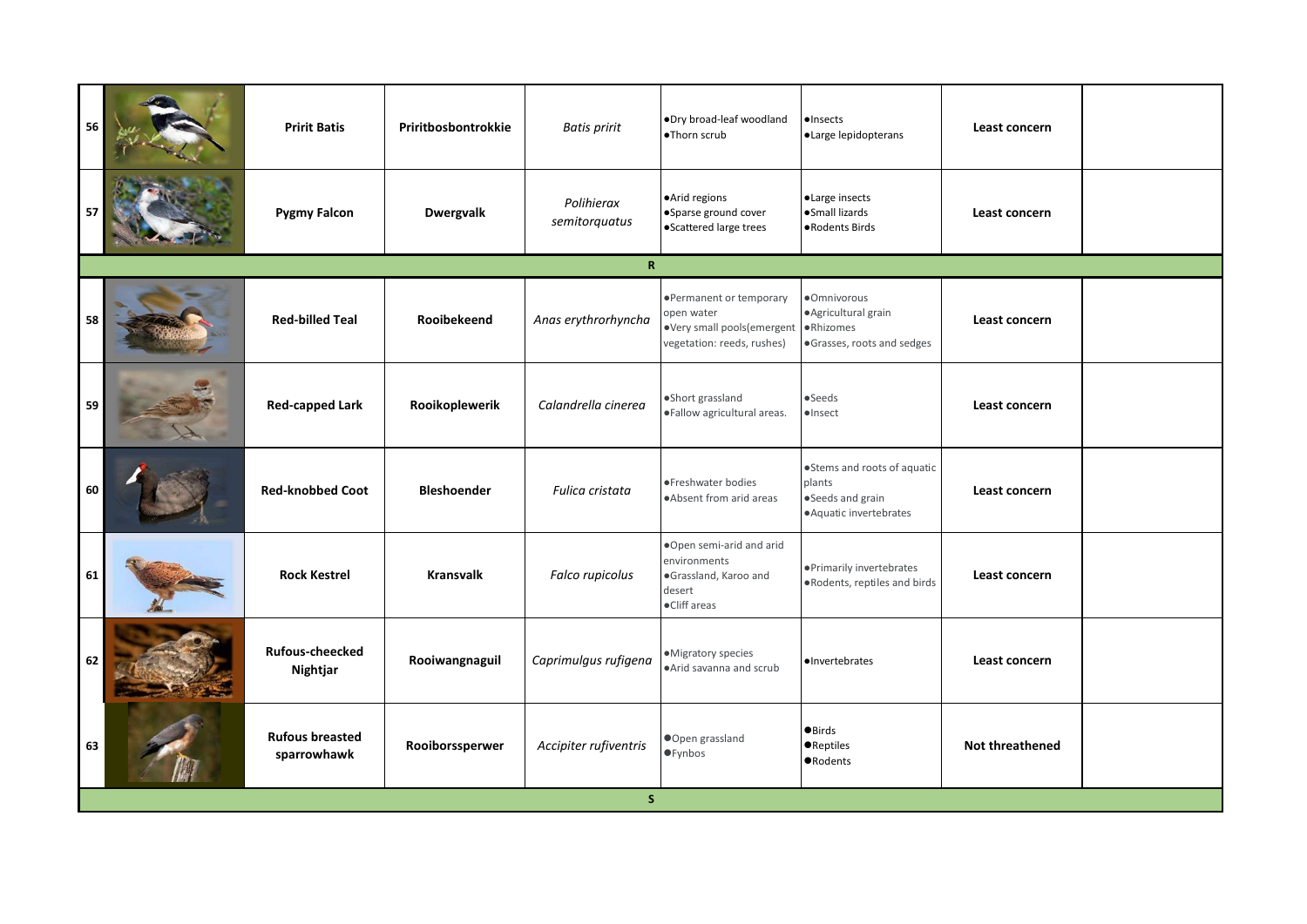|    | 64              | Secretarybird                 | Sekretarisvoël         | Sagittarius<br>serpentarius        | ·Open grasslands<br>•Steppe and tree-dotted<br>savannas<br>·Short grass areas                                          | ·Snakes<br>·Lizards<br>·Amphibians<br>·Rodents<br>·Birds eggs.                           | Vulnerable    |  |
|----|-----------------|-------------------------------|------------------------|------------------------------------|------------------------------------------------------------------------------------------------------------------------|------------------------------------------------------------------------------------------|---------------|--|
|    | 65              | <b>South African Shelduck</b> | Kopereend              | Tadorna cana                       | ·Lakes and rivers<br><b>Breeding in Aardvark holes</b>                                                                 | ·Omnivorous<br>·Crustaceans<br>·Brachiopods<br>·Insect and larvae<br>·Submerged plants.  | Least concern |  |
|    | 66              | <b>Southern Fiscal</b>        | <b>Fiskaallaksman</b>  | Lanius collaris                    | ●Open habitats<br>. Hunt from roadside fences<br>etc.                                                                  | ·Insects<br>·Small vertebrates                                                           | Least concern |  |
|    | 67              | <b>Southern Pochard</b>       | <b>Bruineend</b>       | <b>Netta</b><br>erythrophthalma    | ·Deeper, inland waters<br>·Seasonal and permanent<br>dams, pans<br>•Clearer waters                                     | ·Aquatic plants<br>·Larvae, pupae, aquatic<br>animals<br>·Plant material                 | Least concern |  |
|    | 68              | <b>Speckled Pigeon</b>        | <b>Kransduif</b>       | Columba guinea                     | ·Open country<br>·Farmland<br>·Savannahs<br>·Grasslands and trees<br>·Urban areas                                      | <b>•Grains</b><br>·Groundnuts<br>·Winged termites<br>·Other insects.                     | Least concern |  |
|    | 69              | Spike-heeled Lark             | Vlaktelewerik          | <b>Chersomanes</b><br>albofasciata | ·Subtropical or tropical dry<br>shrubland<br>·Subtropical or tropical<br>seasonally wet<br>· Flooded lowland grassland | ·Invertebrates                                                                           | Least concern |  |
|    | 70              | <b>Spotted Eagle-Owl</b>      | <b>Gevlekte Ooruil</b> | <b>Bubo africanus</b>              | ·Open scrub, grassland,<br>savanna woodland, forest.<br>. An owl pair has a territory.                                 | ·Larger insects<br>·Small mammals and<br>reptiles<br><b>•Carrion</b><br>· Flying insects | Least concern |  |
| 71 | <b>ANGELAND</b> | <b>Spotted Thick-Knee</b>     | <b>Gewone Dikkop</b>   | <b>Burhinus capensis</b>           | ·Shrubland, desert<br>·Marine intertidal areas<br>·Agricultural land<br>·Urban areas                                   | •Termites<br>·Grasshoppers<br><b>•Beetles</b><br>·Invertebrates.                         | Least concern |  |
|    |                 |                               |                        | T                                  |                                                                                                                        |                                                                                          |               |  |